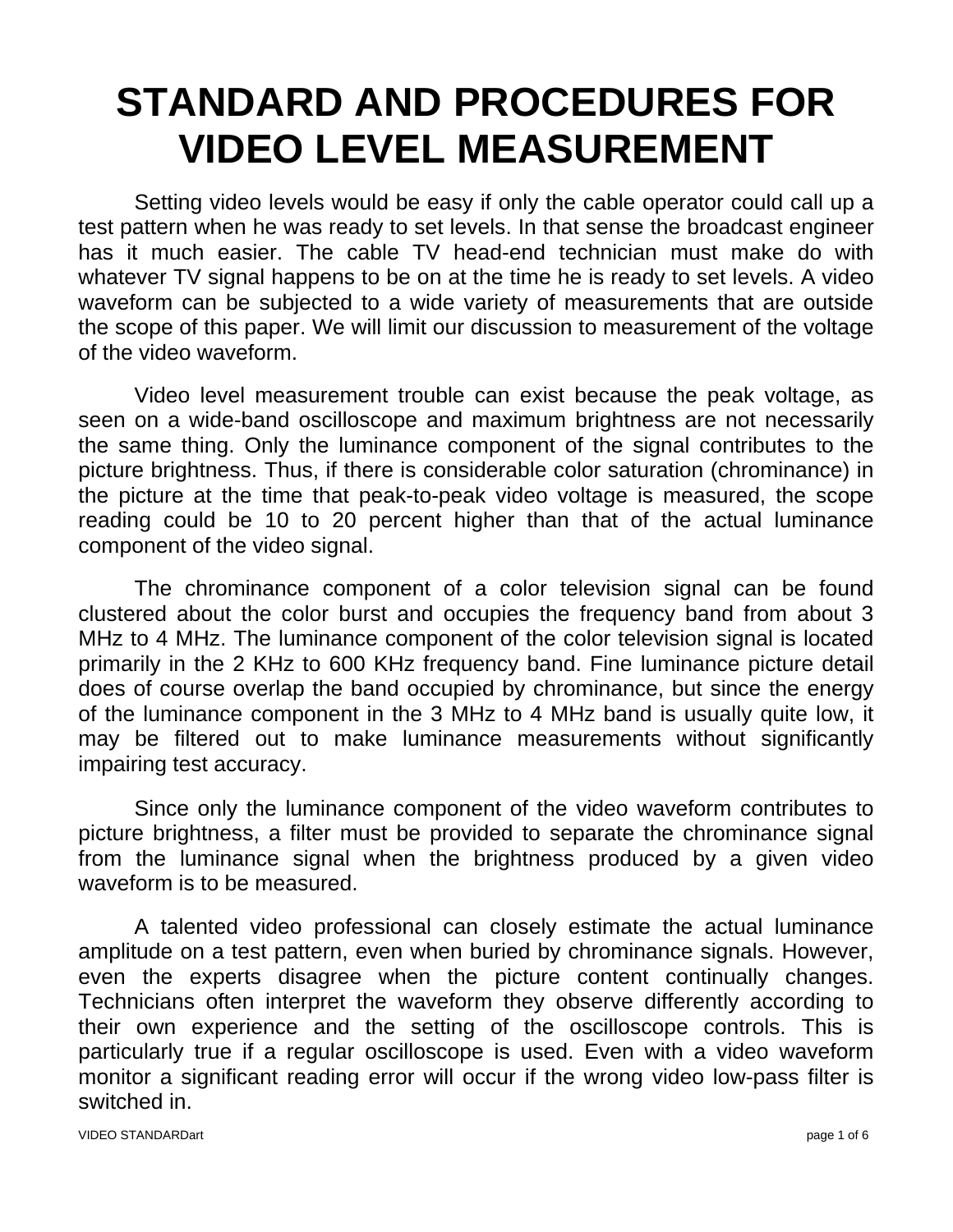# NEW TECHNOLOGY:

An entirely new type of test instrument has recently become available, called the CM-2 Camera Master video test instrument. It measures Sync, Luminance, Composite, and Color-Burst in I.R.E. units, also Focus, and 60 Hz Ground-Loop in volts. These measurements are read on a digital scale instead of an oscilloscope This Camera Master is the size of an ordinary hand-held digital meter, and is battery-operated for portability. Since the Camera Master read-out is digital, video level setting becomes more consistent and not subject to interpretation.

This measurement technique recognized that high frequency chrominance information can cause errors in TV luminance measurement, so a special filter was proposed that retains the luminance part of the TV signal but filters out the chrominance component. This filter is generically known as the "I.R.E." filter (see Figure 1). Television waveform monitors are equipped with this filter (as well as others) that must be switched in when making video voltage measurements.



Unfortunately, ordinary scopes do not have such a filter. If you do not have a proper television waveform monitor with the I.R.E. filter, do not despair you can obtain an I.R.E. filter to connect to your scope. With this filter connected to the broadband scope you can as least get the same volts peak-to-peak reading as with a standard video waveform monitor.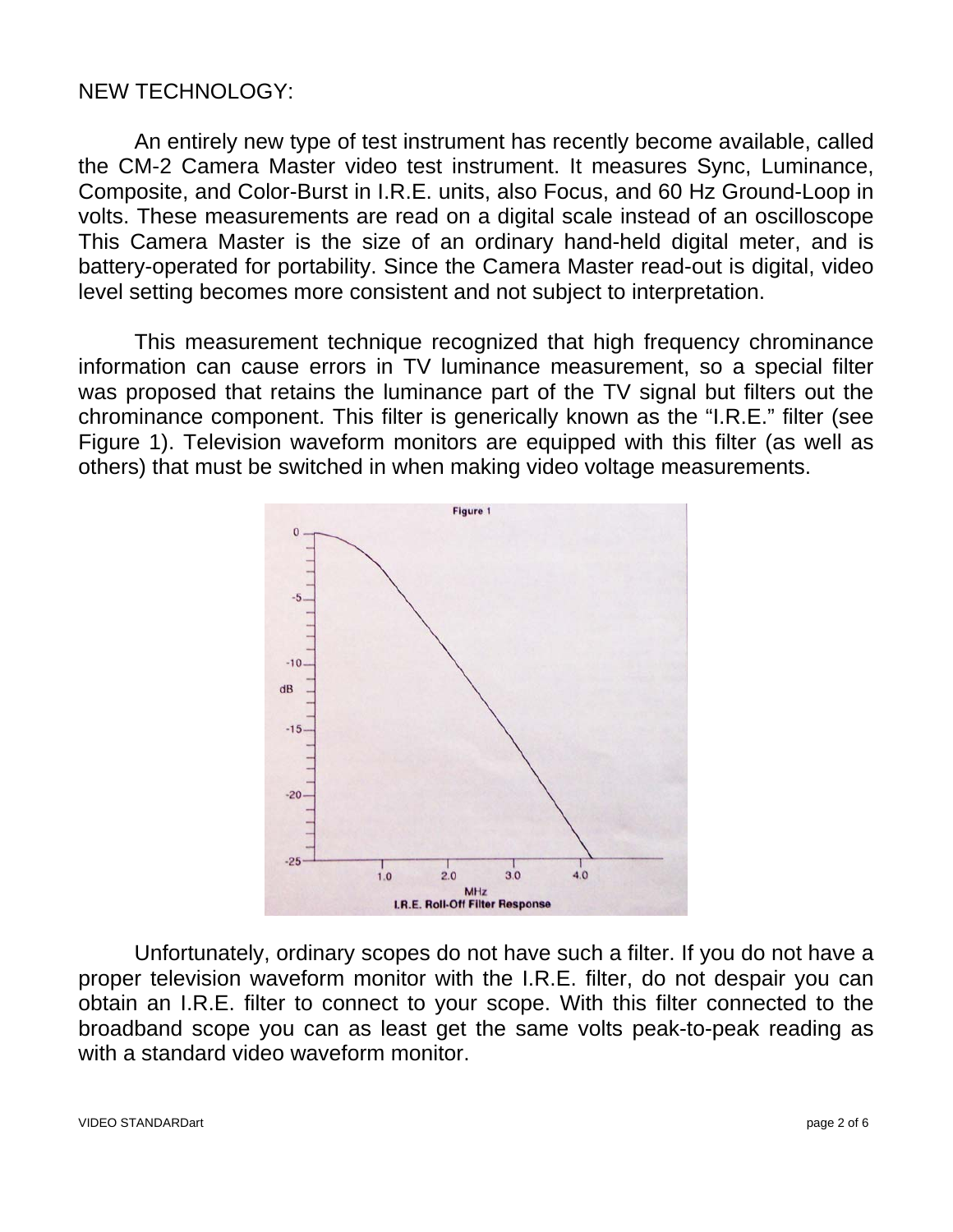The IRE (now the IEEE) standard measures video in IRE units instead of volts peak-to-peak. Since most cable companies and equipment manufacturers consider 1.0 Volt p-p as representing the maximum brightness of a video picture, then this translates to 140 IRE units. Of that, 40 IRE units constitute the amplitude of the sync pulse as measured from the "Back Porch", and 100 IRE units constitute maximum brightness, also as measured from the Back Porch (see Figure 2). For 1.0 Volt p-p video signal, each IRE unit represents 7.14 millivolts peak-to-peak. So when the video signal is 1.00 volts peak-to-peak, then the Sync Pulse should be 0.2857 volts or 28.6 percent and the picture component should be 71.4 percent of the composite video signal.



Waveform monitors are also equipped with a special scale calibrated in IRE units. However, it is not necessary to use this unit of measurement when the main interest is to set video to 1 Volt p-p everywhere that the television signal appears at base-band in the head-end. Thus, an ordinary scope, without the special IRE graticule can be used, as long as an external IRE filter is used with it to remove the chrominance component.

The maximum video carrier power occurs during the tip of the Sync Pulse, therefore -40 IRE units correspond to 100% carrier power (see Figure 2). Also note that 100 IRE units equals 12.5% video carrier power not zero carrier power. Since 12.5% carrier power corresponds to 87.5% depth of modulation (100% - 12.5% = 87.5%), then this is the maximum modulation permitted for the luminance component of the video signal. The extra 12.5% remaining of the video carrier is reserved for the chrominance components otherwise color would be "wiped out" on bright scenes. These relationships reveal why "scope" readings (without the IRE filter) can easily result in serious mal-adjustment of the TV modulator.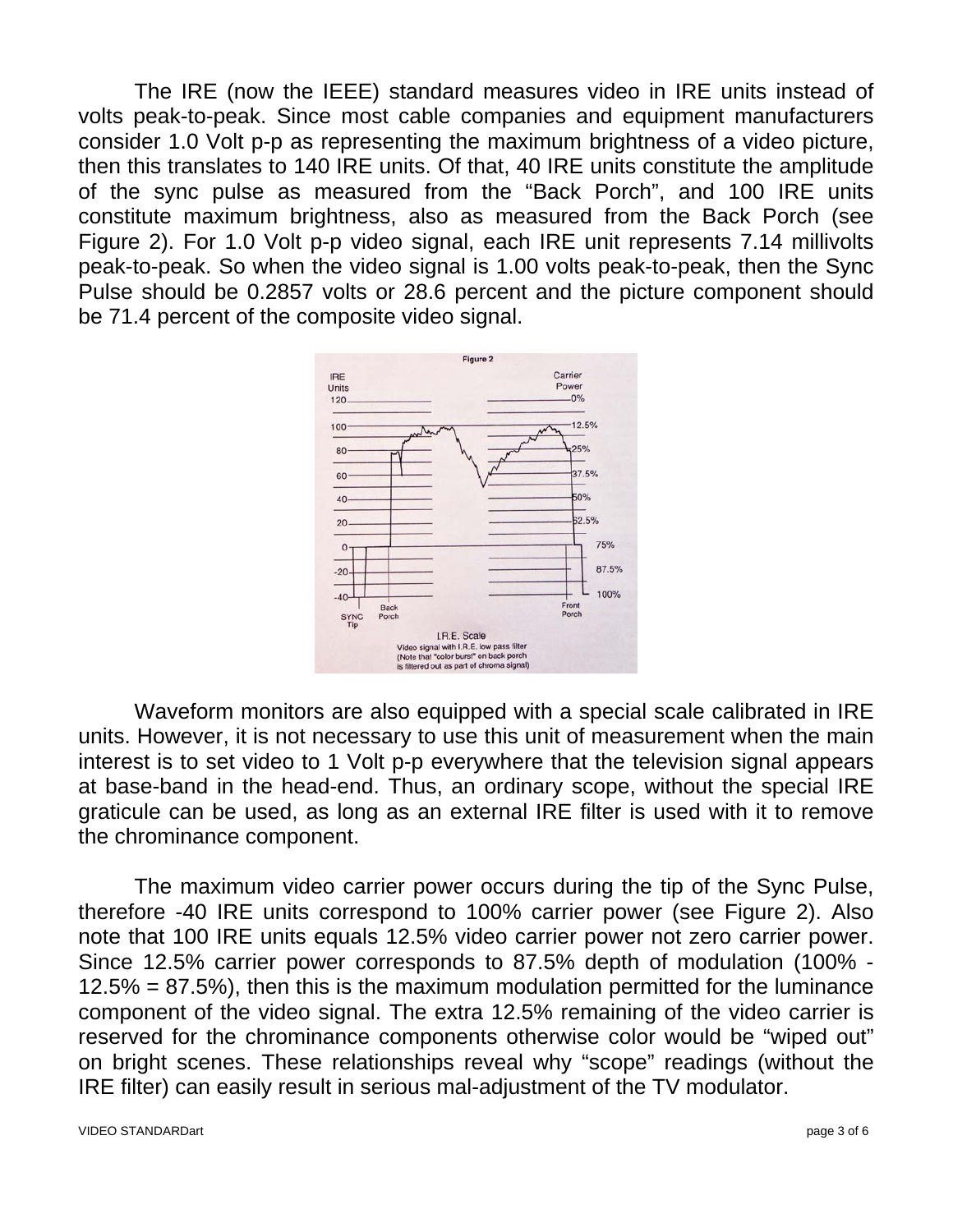Measurement of the video signal amplitude can be made without interrupting service by including a "BNC T" connector in the cabling between the base-band video source (i.e. the satellite receiver video output connector) and the input to the television modulator. Since the Camera Master has a high impedance input, the video signal can be measured without changing the level when the meter is connected.

 The Camera Master, Wave-Form monitor with a high impedance input, or Scope with the IRE filter, should be directly connected to the BNC T because a long cable attached at this point could create reflections that may impair the picture by causing ghosts or ringing to appear. It is particularly useful to provide a panel mounted BNC T so that all of the TV modulators in one rack of equipment can be measured from the front of the rack. A short 10 or 12 inch cable can be used to connect the Camera Master to this panel mounted connector without impairing the video signal.

## ACCURACY:

 Even with an IRE filter, scopes do get out of adjustment so that calibration for 1.0 Volt p-p becomes "iffy". Also the waveform amplitude can be read differently according to the interpretation of each operator.

 A digital Camera Master meter ensures consistent video voltage readings independent of operator "eye". It reads Sync amplitude, White Luminance amplitude and peak-to-peak Composite video amplitude. The scale is calibrated in IRE units. Since the meter has a digital read-out, there is no interpretation required. The IRE filter is built-in, insuring measurement according to the IRE standards. The Camera Master has a basic accuracy of 1 percent +/- 1 IRE unit or 1 percent +/- 0.01 volts, so readings taken with this meter will be many times more accurate than even a recently calibrated scope.

# CONCLUSION:

 This paper emphasizes that video peak-to-peak readings must be made with a filter that blocks out the chrominance component and that measurements made with a standard broadband oscilloscope can lead to substantial errors in head-end level setting. Video waveform monitors are available that enable video level measurements according to IRE standards, but these monitors are quite expensive. Ordinary scopes can be used, provided that an IRE roll-off filter is used in conjunction with them. Finally, it is proposed that peak-to-peak voltage measurements of video can be made much more accurately and conveniently by a Camera Master than with a waveform monitor.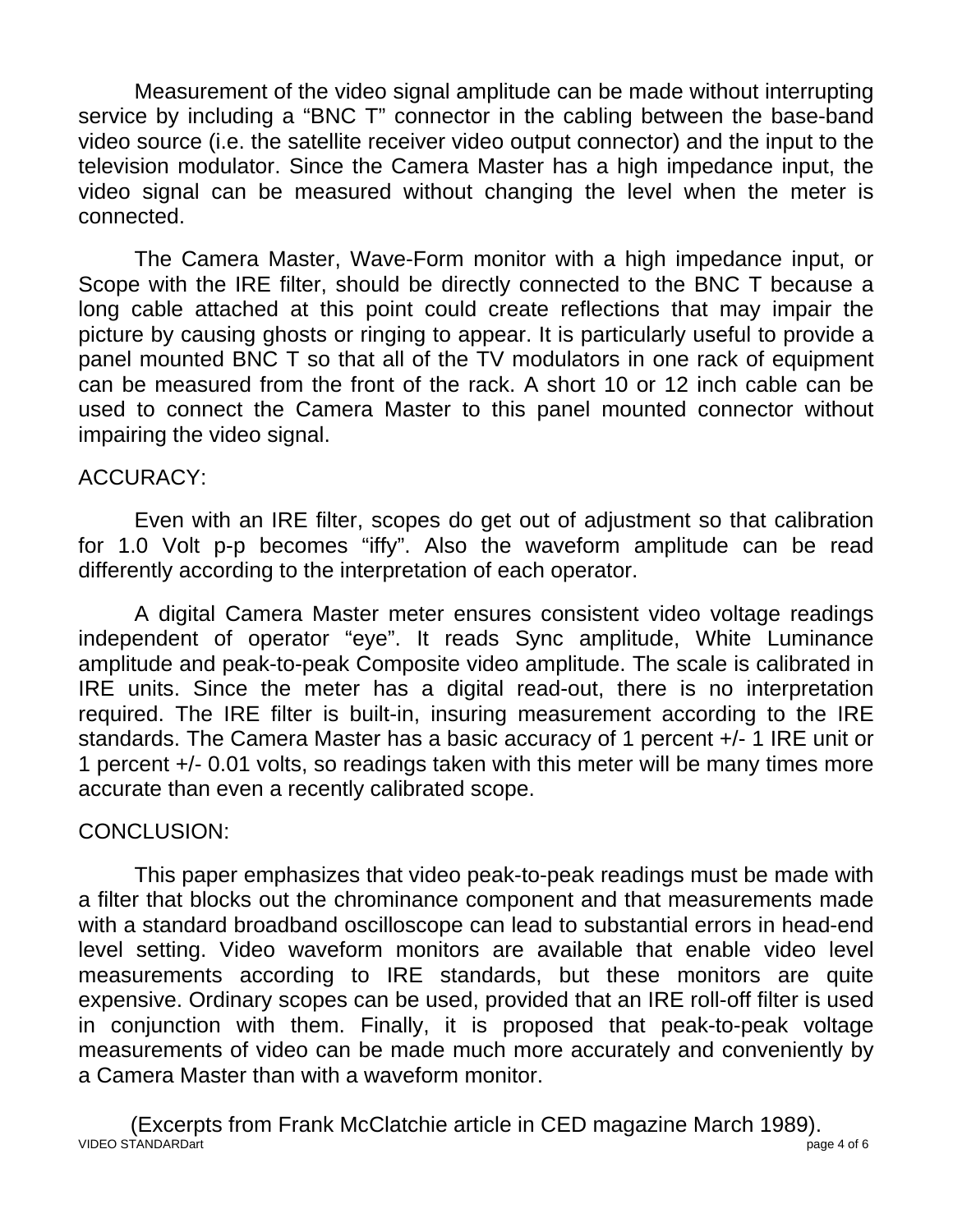

CAMERA MASTER II

The Camera Master II is a digital, hand-held, battery operated meter that measures six different characteristics of any video signal. Use it for fast and accurate set-up of any video source.

| <b>SYNC</b>        | (40 IRE Units) Use this to check for correct end of line terminations and camera sync<br>output level.                                                                                                       |
|--------------------|--------------------------------------------------------------------------------------------------------------------------------------------------------------------------------------------------------------|
| <b>LUMINANCE</b>   | (100 IRE Units) Enables the camera Iris to be accurately adjusted to the correct<br>brightness setting for uniform level and to prevent DVR overload.                                                        |
| <b>COMPOSITE</b>   | $(140 \text{ IRE Units})$ Measures the peak to peak level of the video signal. 140 IRE Units =<br>One Volt of video.                                                                                         |
| <b>COLOR BURST</b> | (40 IRE Units) Measures color burst amplitude on the Back Porch of video. Used to<br>measure cable slope loss at high frequency and adjust video amplifiers.                                                 |
| <b>FOCUS</b>       | Used to adjust camera for best focus on scene. Maximum meter reading occurs at<br>sharpest focus. The digital read-out eliminates operator subjective guess work.                                            |
| <b>GROUND-LOOP</b> | This measures the troublesome 60Hz ground loop voltage that causes Bars on the<br>video picture. You can use this measurement to verify that no ground loop exists in<br>the video before you leave the job. |

 The Sync, White, and Composite amplitude measures the sync-to-white ratio and the overall video waveform amplitude on any part of an NTSC CCIR (CCTV) or PAL video system, including camera origination, video levels in Distribution Amplifiers, Video Switchers, CCTV installations, Studios, Microwave and Satellite transmission systems. The hand-held battery operated CAMERA MASTER will allow you to take video measurements anywhere. You will be able to trouble-shoot camera installations and do the job faster with confidence.